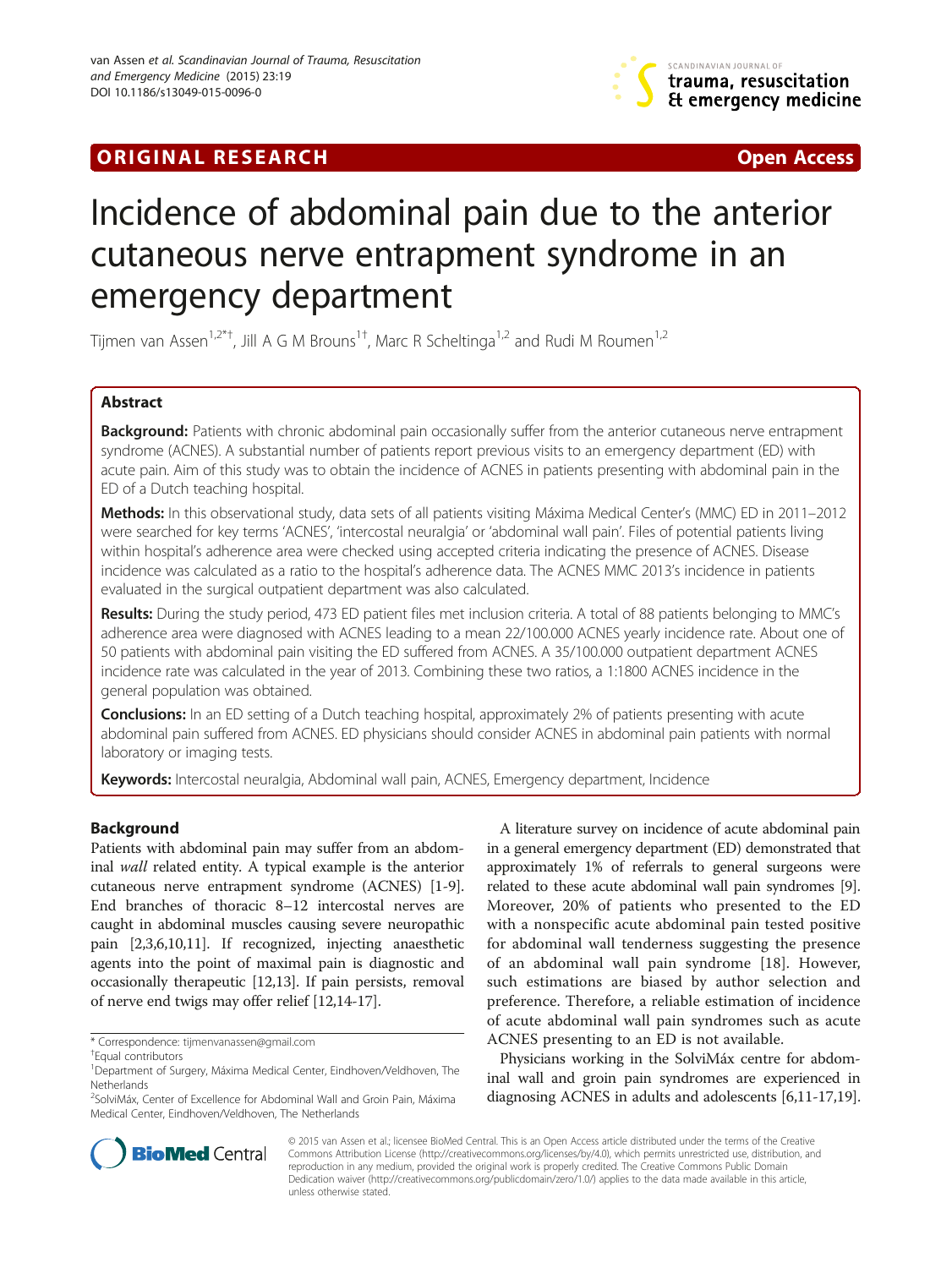During outpatient department intakes, these ACNES patients frequently reported on earlier ED visits with attacks of abdominal pain. Unfortunately, pain was then often not recognized as due to nerve entrapment leading to a substantial doctor's delay [[2](#page-5-0),[7,20](#page-5-0)]. With this finding in mind, awareness in an ED regarding ACNES may seem suboptimal. However, if a triad of abdominal pain, a circumscript pain point (in the presence of a positive Carnett test and/ or local sensory disturbances) and a normal blood analysis or ultrasonography/computed tomography are present, a person may suffer from this typical 'clinical syndrome'.

Aim of the present study was to calculate the incidence of ACNES in the ED of a Dutch teaching hospital. If substantial, ACNES must attain a more prominent position on the list of differential diagnoses of acute abdominal pain in an ED.

### **Methods**

#### General information

Data of this retrospective observational study was obtained between 2011 and 2014 in Máxima Medical Centre (MMC), a 543-bed community hospital situated in the southern part of The Netherlands serving a population of approximately 200.000 inhabitants. MMC is considered a typical example of an average Dutch teaching hospital. Approximately 30 thousand patients present to its ED each year. Comparable to published numbers, some 8 percent of visits to MMC's emergency department is due to abdominal pain [\[21](#page-5-0)-[23](#page-5-0)]. Each abdominal pain patient is standardly evaluated by interns of the ED, surgery or internal medicine. If deemed necessary, patients are subsequently evaluated by a senior emergency physician or by a consultant (emergency medicine, surgery, internal medicine, gastroenterology, urology etc.).

A surgical subdepartment - separate from the ED - has gained ample experience in the evaluation of patients with chronic abdominal wall pain and groin pain syndromes ('SolviMáx' Center of excellence for Abdominal Wall and Groin Pain) [\[13,14,24](#page-5-0)]. MMC physicians are regularly updated on new evidence regarding ACNES by these Solvi-Máx specialists. Therefore, awareness on our ED regarding ACNES is likely higher than ED's of other (Dutch) hospitals.

The MMC Medical Ethical Committee concluded that the rules laid down in Medical Research Involving Human Subjects Act did not apply to the present research proposal and hereby gave permission to perform the study (N15-004).

#### Data collection

Electronically stored data using the ChipSoft© health and information system (CS-EHIS, version 5.2 HF188, ChipSoft B.V., The Netherlands) served as the source for the present study. This software program is used by all MMC health care providers for documentation of patient visits [\[25\]](#page-5-0). Two sets of data were extracted from this CS-EHIS system. The first set contained data of all patients who visited the MMC's ED in the year of 2011 and 2012. The second dataset consisted of surgical patient records containing one of the following keywords: 'ACNES', 'intercostal neuralgia' or 'abdominal wall pain'. By electronically combining these two data sets, patients of interest were identified and were inserted in a separate data file termed 'potential ACNES-ED patient file (ACNES-EDPF)' that was used as the basis for the present study.

As ACNES is generally considered a typical clinical syndrome, a diagnostic gold standard is currently lacking. However, the diagnosis was deemed likely in a patient if the following set of signs and symptoms, as registered in CS-EHIS, were met:

- 1. Presenting with abdominal pain at the ED, and
- 2. Site of abdominal tenderness with a small  $\left($  < 2 cm<sup>2</sup>, "finger tip") area of maximal intensity (trigger point) situated within lateral boundaries of the rectus abdominis muscle, and
- 3. Normal laboratory analysis and normal imaging (if performed for this specific ED visit), and
- 4. Pain reduction following infiltration using 5–10 mL of 1% lidocaine, and
- 5. The diagnosis ACNES was confirmed during a follow up ED visit, or shortly thereafter during a visit to one of MMC's surgical outpatient departments by one of the SolviMáx pain specialists as reflected in the surgical patient record.

If the diagnosis in an individual that was present in this ACNES-EDPF file was deemed uncertain, history and physical examination, as well as diagnostic and therapeutic measures that were tabulated in the patients' file were again checked for additional specifics and clues. If still in doubt, one of the SolviMáx pain specialists  $(n = 4)$  was consulted for advice. Typical findings such as a positive Carnett's test, a positive pinch test and the presence of local sensory disturbances or lateral/ paravertebral trigger points strongly contributed to confirmation of the diagnosis (Figure [1A](#page-2-0)-D) [[2,3](#page-5-0)].

Known ACNES patients who visited the ED were excluded. Patients who were suspected of having ACNES whereas history and findings at physical examination were not consistent with the syndrome were also excluded. These patients were usually referred to the ED by family physicians. To correct for spectrum bias, individuals living outside MMC's adherence area were excluded as well.

Accurate figures on MMC adherence were obtained from a market analysis. In the year of 2011, a total of 206.000 individuals were assumed to visit the MMC for medical assistance. In the year of 2012, this adherence number was officially set at 199.000 residents (Kiwa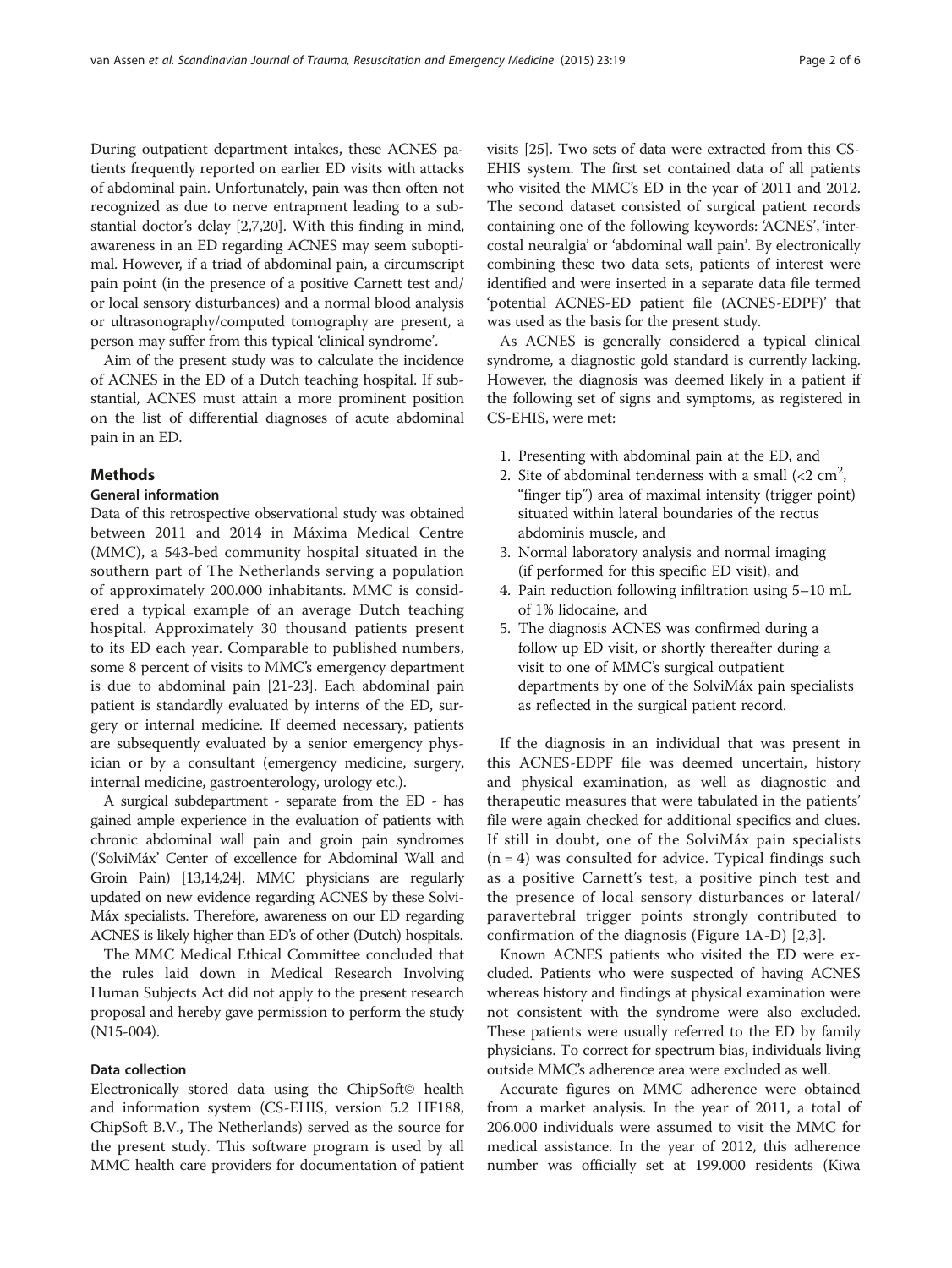<span id="page-2-0"></span>

Carity B.V., Utrecht, The Netherlands). These numbers are considered to be an optimal approximation of MMC's real adherence.

An additional calculation of the 2013 incidence of chronic ACNES was based on first time patient visits to the SolviMáx outpatient department. Each first SolviMáx outpatient department visit of an individual referred as possibly having ACNES is prospectively registered from January 1, 2013. Electronic patient files of all individuals diagnosed with ACNES via this system were also studied. Patients were excluded if they lived outside of MMC's adherence area, if they were known ACNES patients, or if they had presented to MMC's ED in an earlier stage (2013 MMC adherence, approximately 200.000).

#### Data analysis

Data analysis was performed using SPSS 21.0 for Mac OS X (IBM SPSS statistics, IBM corporation, New York, United States). Baseline characteristics were presented as percentages, mean (SD), or median values (range) as appropriate. Adherence numbers of MMC and numbers of ACNES patients diagnosed in 2011 and 2012 were used to calculate an ACNES ED incidence and a mean incidence rate using standard calculus.

#### Results

#### Incidence of ACNES on ED in 2011 and 2012

In the year of 2011, 31.325 patients attended the ED of MMC (2012: 30.023). In the 2-year study period, 5.111

patient visits were registered for abdominal pain (8.3%, 5111/61.348). A total of 473 ED patient files harboured the preselected keywords 'ACNES', 'intercostal neuralgia' or 'abdominal wall pain'. A total of 186 patients (39%, Table [1\)](#page-3-0) was also identified via these keywords. However, they were excluded as they visited the ED for a nonabdominal illness ( $n = 186$ ).

In 2011, 41 ED patients with (acute) abdominal pain were diagnosed with ACNES, the majority  $(n = 35)$  belonging to MMC adherence area (Table [1,](#page-3-0) left hand panel). As 206.000 registered individuals adhered to the MMC area, a 17/ 100.000 incidence rate was calculated. A similar calculation regarding the year of 2012 (56 ACNES, 53 in a 199.000 MMC adherence) yielded a 27/100.000 incidence rate. As a consequence, a mean 22/100.000 ACNES ED incidence rate per year was obtained over these two years. If all 5.111 patient visits with abdominal entities in the ED were considered, approximately 1:50 was found to have ACNES.

Baseline characteristics, history and findings of physical examination in this population of 88 ACNES patients are summarized in table [2](#page-3-0). The majority was female  $(n = 71,$ 81%), and median age was 37 years (range 12–76). Most  $(n = 62, 70%)$  patients reported that the pain had started in the previous week. A typical right lower abdominal preponderance  $(59\%, n = 52)$  was found.

#### 2013 outpatient department ACNES incidence

In the year of 2013, a total of 268 new onset patients visiting the SolviMáx outpatient department were diagnosed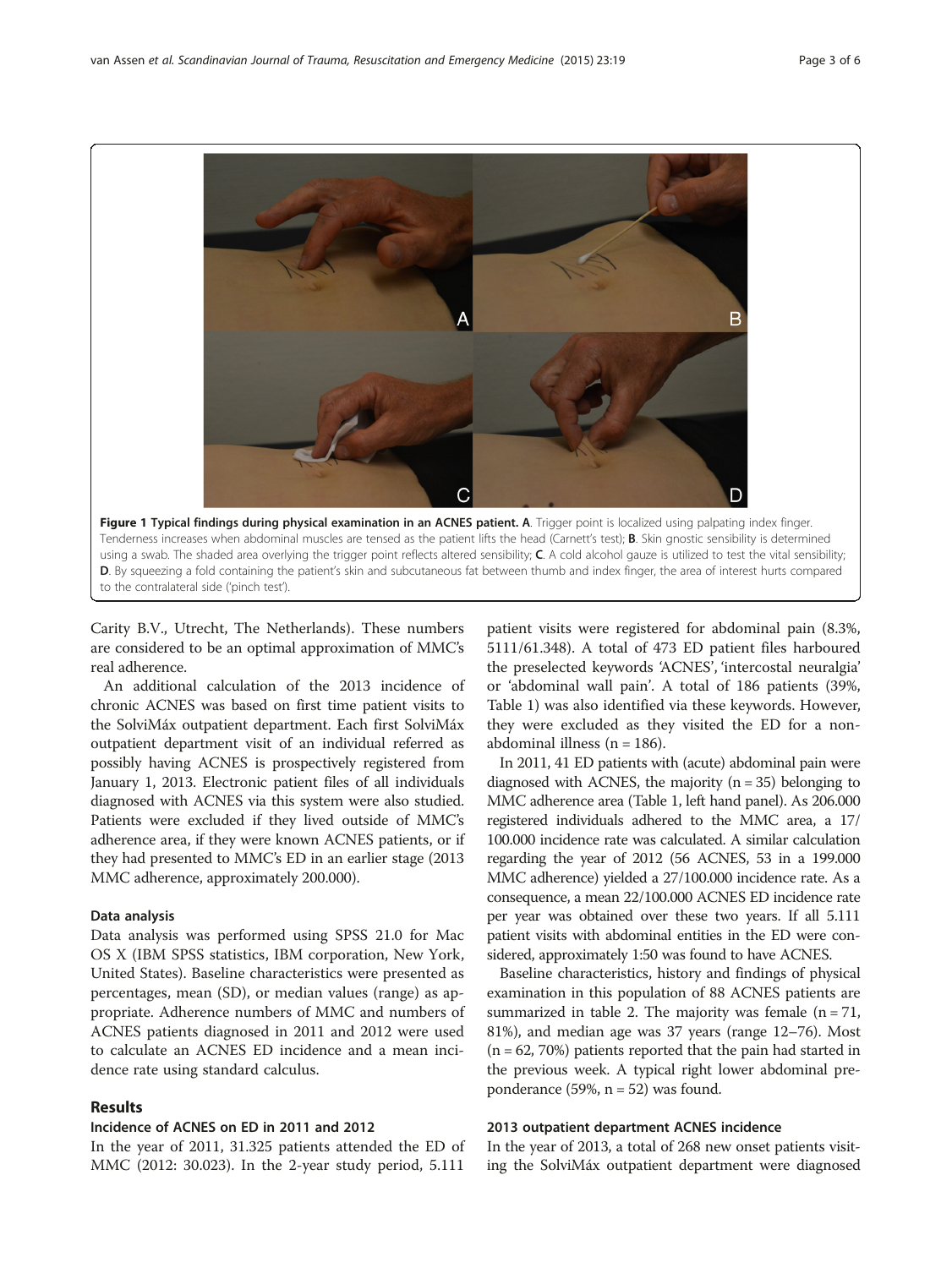#### <span id="page-3-0"></span>Table 1 Patients potentially having ACNES visiting the emergency department of a Dutch teaching hospital in 2011-2012

|                                                                                                       | 2011                     | 2012 | 2011/2012      |
|-------------------------------------------------------------------------------------------------------|--------------------------|------|----------------|
| Patient file containing key words<br>'ACNES', 'intercostal neuralgia' or<br>'abdominal wall pain' (n) | 250                      | 223  | 473            |
| Presenting to ED with a non<br>abdominal illness (n)                                                  | 114                      | 72   | 186            |
| Trauma                                                                                                | 52                       | 27   | 79             |
| Fever/malaise                                                                                         | 19                       | 6    | 25             |
| Pulmonary                                                                                             | 10                       | 5    | 15             |
| Cardiac                                                                                               | 9                        | 11   | 20             |
| Neurological                                                                                          | $\overline{\phantom{a}}$ | 3    | 5              |
| Skin infection and/or abscess                                                                         | $\overline{7}$           | 5    | $12^{1}$       |
| Collapse                                                                                              | 1                        | 3    | $\overline{4}$ |
| Other                                                                                                 | 14                       | 12   | 26             |
| Presenting with abdominal pain (n)                                                                    | 136                      | 151  | 287            |
| ACNES (n)                                                                                             | 41                       | 56   | 97             |
| Excluding patients outside MMC<br>adherence area (n)                                                  | $-6$                     | $-3$ | $-9$           |
| Diagnosis ACNES within MMC<br>adherence area (n)                                                      | 35                       | 53   | 88             |

| Table 2 Characteristics of patients diagnosed with ACNES |  |
|----------------------------------------------------------|--|
| $(n = 88)$ in a Dutch emergency department during a two  |  |
| year period (2011/2012)                                  |  |

| Age, median (range)                      | 37 (12-76) |
|------------------------------------------|------------|
| Gender (M:F)                             | 17:71      |
| Duration of symptoms                     |            |
| <1 week                                  | 62         |
| 1 week $-$ 1 month                       | 14         |
| 1 month $-6$ months                      | 10         |
| >6 months                                | 2          |
| <b>Physical examination</b>              |            |
| Abdominal pain location, n               |            |
| Right upper quadrant                     | 13         |
| Left upper                               | 5          |
| Right lower                              | 52         |
| Left lower                               | 17         |
| <b>Bilateral lower</b>                   | 1          |
| Trigger point, Yes: No (missing data, n) | 88:0(0)    |
| Carnett-sign, Pos: Neg (missing)         | 65:5 (18)  |
| Sensory disturbances, Y: N (missing)     | 60:9 (19)  |
| Pinch, Pos: Neg (missing)                | 37:5 (46)  |

with ACNES. However, just a small portion (85/268, 32%) belonged to the adherence area of MMC confirming its status as a referral centre for the remaining 68%. As 15 of these 85 newly diagnosed ACNES patients had attended the ED of MMC in an earlier phase, a 35/100.000 incidence rate of ACNES in the outpatient department was calculated. By combining numbers of ED and outpatient department, a total 57/100.000 ACNES incidence rate was obtained.

#### **Discussion**

It is our experience that some patients who are ultimately diagnosed with chronic abdominal pain due to the anterior cutaneous nerve entrapment syndrome (ACNES) reported that they had previously attended emergency departments (ED) for earlier attacks of pain. As blood analysis, ultrasounds or CT-scans were always inconclusive, they were frequently sent home without receiving a conclusive diagnosis resulting in a substantial doctor's delay. To this day, ACNES is consistently neglected as a cause of abdominal pain [\[2,5,7,8](#page-5-0)]. Awareness regarding ACNES as part of the differential diagnosis of chronic abdominal pain in our area is high [\[6,11-17,19](#page-5-0)]. It may be assumed that the chances of recognizing ACNES in patients with acute abdominal pain visiting our ED are also higher. Aim of the present study was to calculate the incidence of ACNES in the ED of a Dutch teaching hospital. Based on an analysis of all patients visiting during the 2011/2012 time period, a mean 22/ 100.000 per year incidence rate was obtained. In perspective, about one of 50 patients presenting with abdominal pain to the ED was diagnosed to suffer from ACNES. In an ED such as MMC's hosting approximately 30 thousand patients yearly, the diagnosis ACNES is made almost once a week. An emergency physician must realize that a patient who is referred to the ED for abdominal pain of unknown origin may suffer from an abdominal wall pain syndrome such as ACNES.

Most patients with chronic abdominal pain due to ACNES are diagnosed after a substantial time period. For instance, mean doctor's delay was more than a year in one study indicating that the pain is per definition chronic [[13\]](#page-5-0). Interestingly, most patients in the current study (70%) presented to the ED within the first week following the onset of pain. Although generally considered a chronic entity, a substantial portion of ACNES patients apparently experiences pain in an acute setting. This novel finding clearly illustrates our limited knowledge on various issues regarding the syndrome. As a consequence, most patients with an acute ACNES syndrome probably move on to develop a chronic form due to insufficient awareness of consulted doctors.

How can consciousness regarding signs characterizing ACNES be increased? A physical examination has a pivotal role in the diagnosis. If serious causes of acute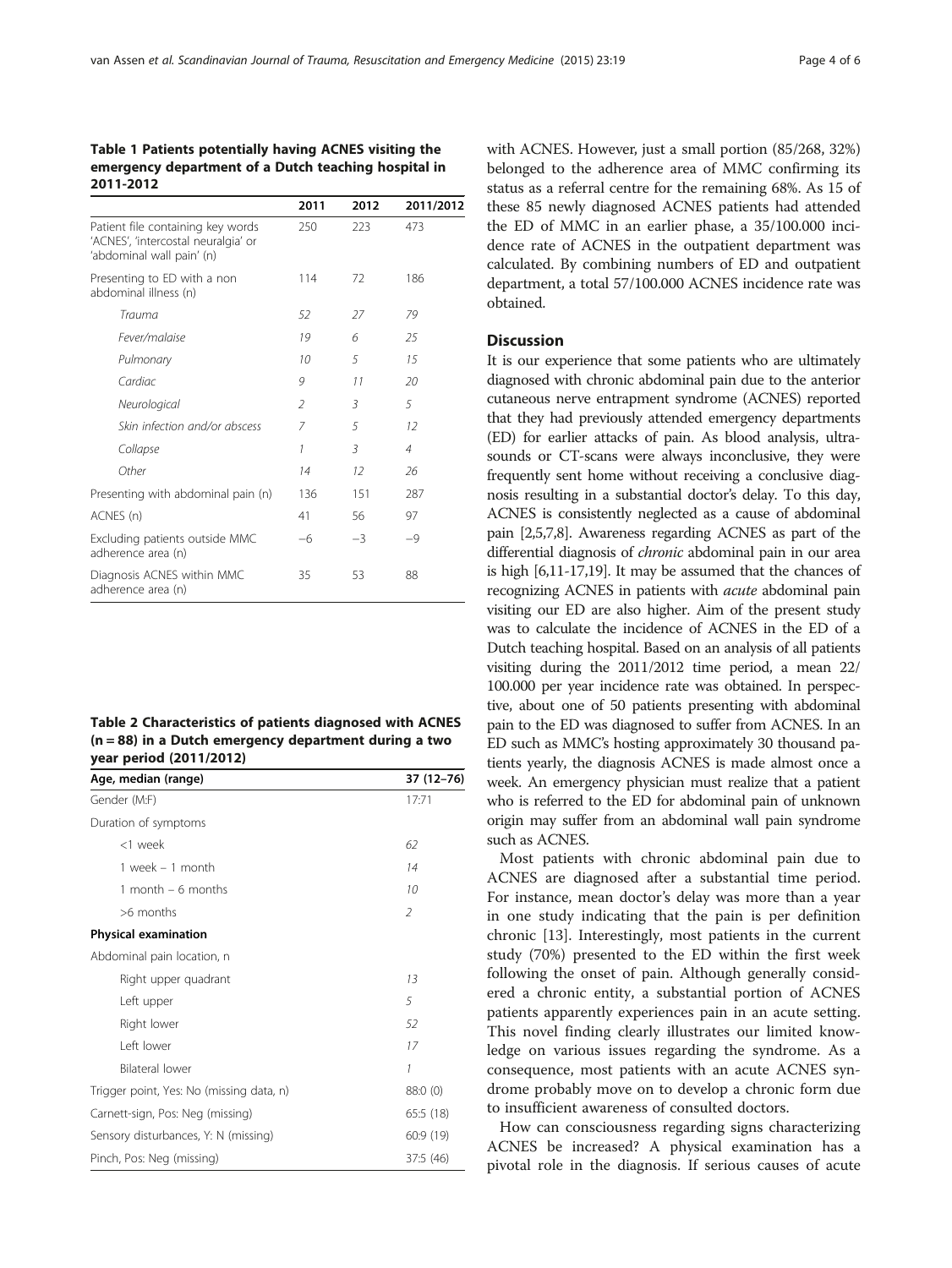abdominal pain are excluded in the ED using a combination of physical examination, blood analysis and imaging techniques, results of simple tests may point towards the presence of ACNES. A positive Carnett's test and an area of sensory disturbances covering the painful spot are signs reflecting the neuropathic character of this pain syndrome [[2,7](#page-5-0),[10,18,26,27](#page-5-0)]. We routinely evaluate skin gnostic sensibility using a simple swab. Hypoesthesia, hyperesthesia/ algesia or sometimes even allodynia may be found by comparison to the normal contralateral abdominal side. In addition, a gauze soaked with alcohol is utilized to test vital (cold) sensibility. A positive pinch test is a sensitive and highly underrated sign reflecting the presence of a neuropathic pain syndrome [\[2](#page-5-0)]. By squeezing a patient's skin fold and subcutaneous fat using thumb and index finger, the area of interest will hurt when compared to the contralateral side (Figure [1](#page-2-0)). The majority of patients (88%, 37/42) in the present study tested positive. A skin pinch test deserves a standard place in the ED physician's toolbox of physical examinational tests for abdominal pain.

When the diagnosis ACNES is likely, ED physicians are advised to start trigger point injection therapy. A subfascial injection of 5–10 ml of 1–2% lidocaine leading to immediate pain reduction is diagnostic and occasionally therapeutic. Previous studies in chronic ACNES demonstrated permanent pain relief in one-thirds of the patients after injection therapy [[12,13\]](#page-5-0). Patients with recalcitrant pain after repetitive injections are offered resection of entrapped branches of the intercostal nerve leading to long-term pain remission in up to threequarters [[12](#page-5-0),[16](#page-5-0)]. In the remaining population, a renewed surgical exploration is found to be effective in an additional two-thirds of the patients. This three-step treatment protocol may lead to pain remission in some ninety percent [\[17](#page-5-0)]. Interestingly, the response to immediate injection therapy may be more favourable in acute ACNES patients. For instance, a conservative strategy sufficed in the majority (64/88, 73%) of the present study population. Conversely, just 24 patients (27%) in the study population underwent a neurectomy comparing favourably to a 50% surgical rate as reported in another group of chronic patients who were still painful after injection therapy [[12](#page-5-0)]. An optimized response to injection therapy in acute ACNES may be related to the short duration of complaints. This hypothesis is currently tested in our patient population with ACNES.

How does the present ACNES incidence relate to other known disease entities in the Netherlands? The calculated 57/100.000 (1:1800) total ACNES incidence is obtained in our area containing approximately 200.000 individuals. If extrapolated to the Dutch population (16.800.000 inhabitants), some 9.500 new ACNES patients may be identified yearly [\[28\]](#page-5-0). In a survey among alleged irritable bowel syndrome patients in a general practice setting in the Netherlands, a prevalence of some 20 thousand ACNES patients (being approximately 4% in relative numbers) within this functional abdominal pain population was calculated [\[11\]](#page-5-0). The 9.500 ACNES incidence yearly exceeds numbers of Dutch patients that are newly diagnosed with for instance inflammatory bowel disease  $(n = 7.200)$  or stomach and duodenum ulcer  $(n = 6.700)$ [[29](#page-5-0)]. The incidence number of ACNES patients visiting the ED is calculated at 1:4.500 (22:100.000). It is interesting to relate these numbers to for instance the wellknown incidence of acute appendicitis (approximately 1:1.000). For every 4–5 acute appendicitis patients, one additional individual with acute abdominal pain is diagnosed with ACNES [[30](#page-5-0)]. From a different perspective, as an average Dutch general practice contains about 2500 patients, a Dutch general practitioner will be confronted with 1–2 new ACNES patients yearly.

The current study harbours flaws associated with its observational character including incomplete data sets. For instance, some specific characteristics of history taking and physical examination were not routinely registered possibly indicating bias. Moreover, the electronic searching strategy may have been incomplete as the number of used key words in the CS-EHIS may have been insufficient or incorrectly registered by ED physicians. Although these effects are considered minimal, an incidence underestimation rather than an overestimation may have resulted from these flaws. Another disadvantage is potentially related to the institution where this study is executed. Although groups of physicians working on MMC's ED are rotating, there is no doubt that awareness regarding this neglected syndrome is high compared to other ED's. Therefore, there may be a risk of 'overdiagnosing' patients with abdominal wall pain syndromes, also because the diagnosis ACNES is a typical clinical diagnosis lacking a gold standard. However, we strive to strictly adhere to objective criteria. Moreover, no alternative abdominal diagnoses emerged following presentation at the ED or during follow up.

#### Conclusion

Approximately 2% of all patients presenting with acute abdominal pain were diagnosed with anterior cutaneous nerve entrapment syndrome (ACNES) in an emergency department setting. If patients with a localized acute abdominal syndrome demonstrate normal laboratory or imaging testing, ED physicians should consider ACNES in the differential diagnosis.

#### Abbreviations

ACNES: Anterior cutaneous nerve entrapment syndrome; ED: Emergency department; MMC: Máxima medical center; CS-EHIS: ChipSoft© health and information system; ACNES-EDPF: Anterior cutaneous nerve entrapment syndrome – emergency department patient file; SD: Standard deviation.